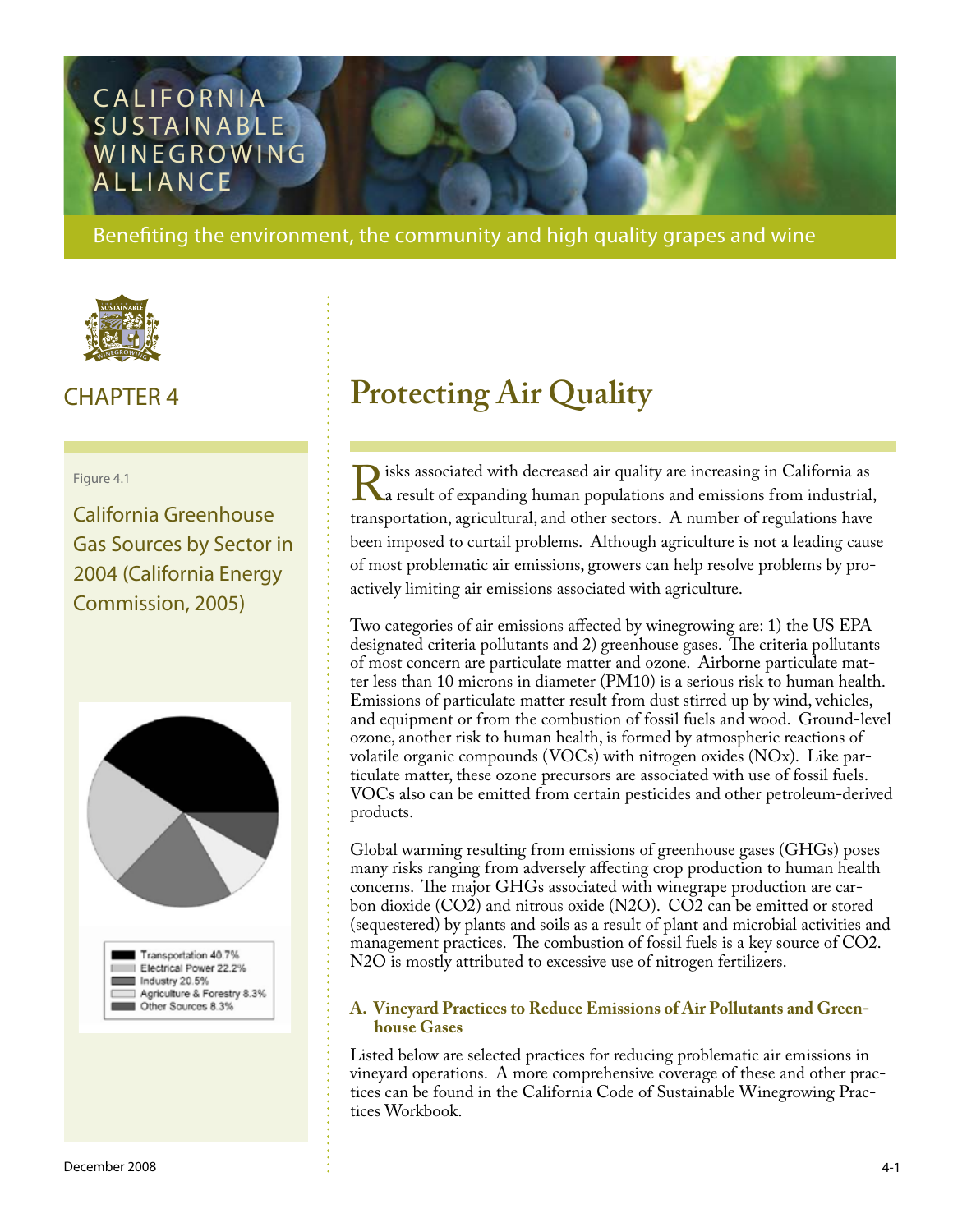Box 4.1

## Carbon Sequestration and Air Quality

Unlike criteria air pollutants, greenhouse gases are of concern primarily because of potential impacts on global warming and other subsequent climatic ramifications such as rising sea levels. Carbon dioxide (CO2) is the key concern but greenhouse gases also include methane, nitrous oxide, chloroflurocarbons, and others.

Carbon sequestration can be defined as the retention of carbon to prevent or delay its release to the atmosphere as CO2. Plants are considered a "sink" for CO2 because they uptake this gas during photosynthesis. Because plants assimilate carbon, enhancing their populations helps limit atmospheric concentrations of carbon dioxide and issues associated with global warming. Perennial plants are particularly efficient at carbon sequestration because carbon is stored in permanent structures, i.e., roots, trunks, and cordons. Grapevines in California, for example, were estimated to assimilate 251,084 tons of CO2 into permanent structures in 1992 (Larry Williams, 1995, Department of Viticulture and Enology, UC Davis, Presentation at UC Davis Symposium – Recent Advances in Viticulture and Enology).

Carbon sequestration can be increased by maximizing and diversifying vegetation in and around the vineyard, such as utilizing cover crops (especially permanent covers), maintaining or planting hedgerows, seeding unpaved roadways and other areas, and planting trees and shrubs. Additionally, the rate of carbon storage in decomposing plant tissues and soils is enhanced with decreased tillage. These methods also help mitigate airborne dust and PM10.

*Source: SWP workbook, p. 16-9* 

- Vineyard Floor Management •
	- <sup>o</sup> Minimize or eliminate tillage (reduces particulate matter, ozone pre cursors, and GHGs)
	- <sup>o</sup> Plant cover crops especially permanent systems (reduces particulate matter and GHGs)
	- Maintain grass alleys (reduces particulate matter) º
	- ° Reduce equipment passes (reduces particulate matter, ozone precursors, and GHGs)
	- <sup>o</sup> Maintain unfarmed natural habitat and consider peripheral plantings of hedgerows, trees, or other vegetation (reduces particulate matter, ozone precursors, and GHGs)
- Unpaved Surfaces Roadways and Equipment Staging Areas
	- Apply water or regulatory compliant anti-dust materials (reduces º particulate matter)
	- <sup>o</sup> Consider paving, spreading gravel or seeding grasses in these areas for more permanent solutions (reduces particulate matter)
	- <sup>o</sup> Reduce speed and travel (reduces particulate matter, ozone precursors, and GHGs)
- Energy Use and Efficiency
	- <sup>o</sup> Minimize use of fossil fuels especially petroleum diesel (reduces particulate matter, ozone precursors, and GHGs)
	- <sup>o</sup> Conserve electricity and test and improve the energy efficiency of power equipment, including irrigation pumping plants (reduces particulate matter, ozone precursors, and GHGs)
	- <sup>o</sup> Rely more on renewable energy by installing solar systems or using biodiesel (reduces particulate matter, ozone precursors, and GHGs)
	- <sup>o</sup> Replace or retrofit older diesel engines with cleaner burning technology or install electric motors (reduces particulate matter, ozone pre cursors, and GHGs)
- Pest Management
	- <sup>o</sup> Rely on biological and cultural control tactics to reduce pesticide use (reduces particulate matter, ozone precursors, and GHGs)
	- <sup>o</sup> Base pesticide applications on economic thresholds and/or weatherbased decision indices (reduces particulate matter, ozone precursors, and GHGs)
	- <sup>o</sup> When pesticides must be used, apply low VOC products at lowest effective rates and maximize on-target deposition with precision spray



*Minimizing tractor passes reduces particulate matter, ozone precursors, and greenhouse gases.*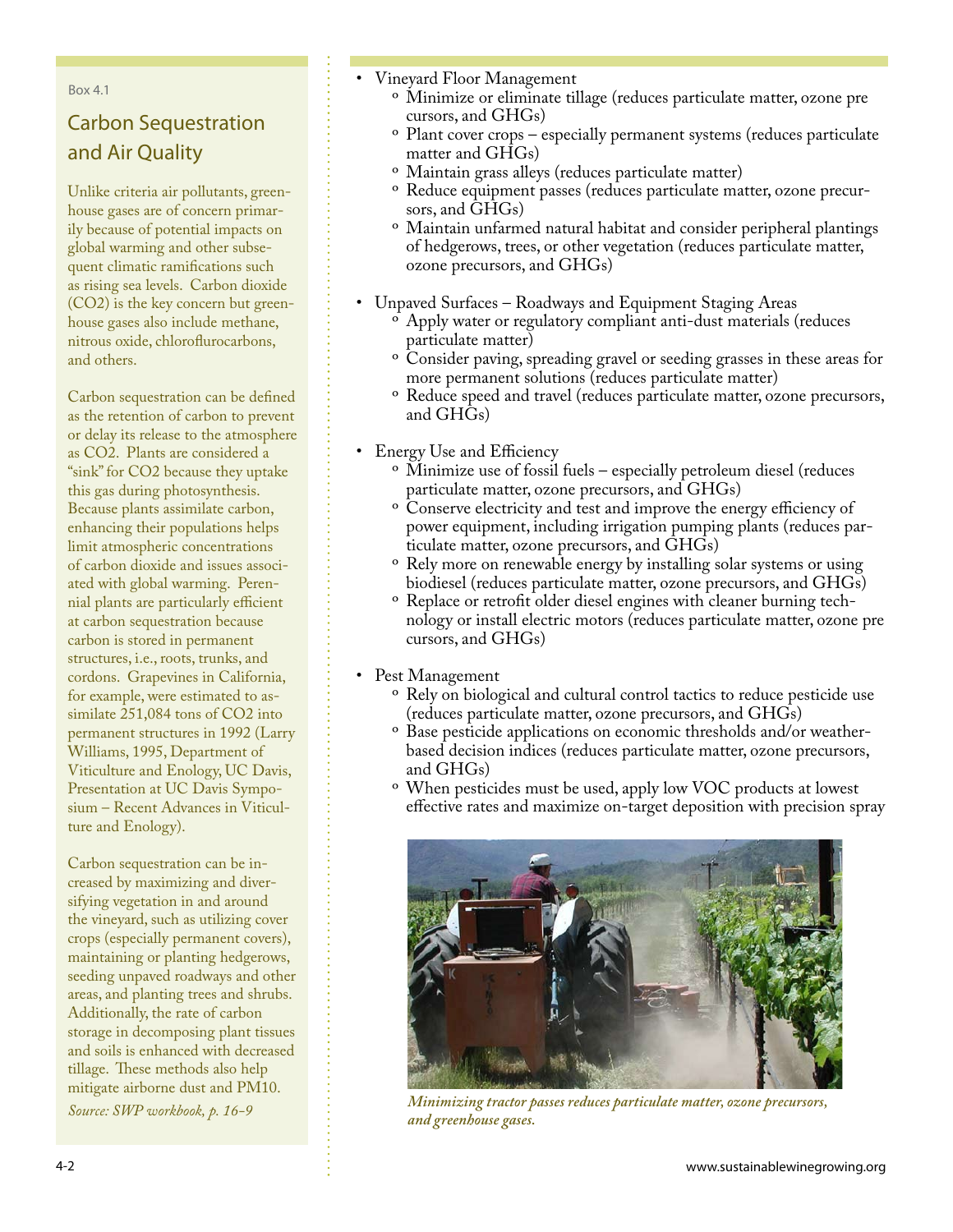technology (reduces ozone precursors)

- <sup>o</sup> Use weed management tactics that minimize dust (reduces particulate matter)
- Nitrogen Fertilization
	- Minimize use and rates of synthetic nitrogen fertilizers (reduces º GHGs)
	- <sup>o</sup> Time necessary applications to ensure maximum plant uptake (reduces GHGs)
- Carbon sequestration potential methods to mitigate GHG emissions (See **Box 4.1**) •

 Although there is a lack of scientific information on specific wine growing practices and their impacts on carbon, it is recognized that there are several practices that can generally help enhance carbon storage and therefore help offset GHG emissions.

- Maximize vegetation in/around the vineyard, such as planting and º conserving trees, hedgerows, shrubs, etc.
- <sup>o</sup> Reduce and minimizing tillage
- <sup>o</sup> Increase soil organic matter, by incorporating organic material, compost and other methods noted in the soil management chapter of this manual

#### **B. Cost-Share Programs to Assist Growers with Air Quality Measures**

The Environmental Quality Incentives Program (EQIP) of the United States Department of Agriculture Natural Resources Conservation Service (NRCS) offers cost-share payments to growers for adoption of practices that can mitigate air quality impairment. The following tables indicate costs that the EQIP program will cover for growers who apply and qualify for this payment. SWP workbook criteria and practices have been matched to corresponding NRCS standards and practices for the EQIP program. Individual growers can generate reports in the SWP online system that specify relevant NRCS practices and associated EQIP cost-share opportunities and information. Growers can use the report to simplify and streamline the application and conservation planning processes (contact [info@sustainablewinegrowing.org](http://www.sustainablewinegrowing.org/contactus.php) for more information). Additional programs which provide California winegrowers with cost-share incentives for improving technology or practices to reduce air emissions include the Carl Moyer Program and the Agricultural Diesel Conversion Incentive Program (see resources and SWP workbook page 16-16).



*A weed steamer eradicates weeds without pesticides, tillage or damage to irrigation lines.* 

Individual growers can generate reports in the Sustainable Winegrowing Program online system that specify relevant NRCS practices and associated EQIP cost-share opportunities and information.

Growers can use the report to simplify and streamline the application and conservation planning process.